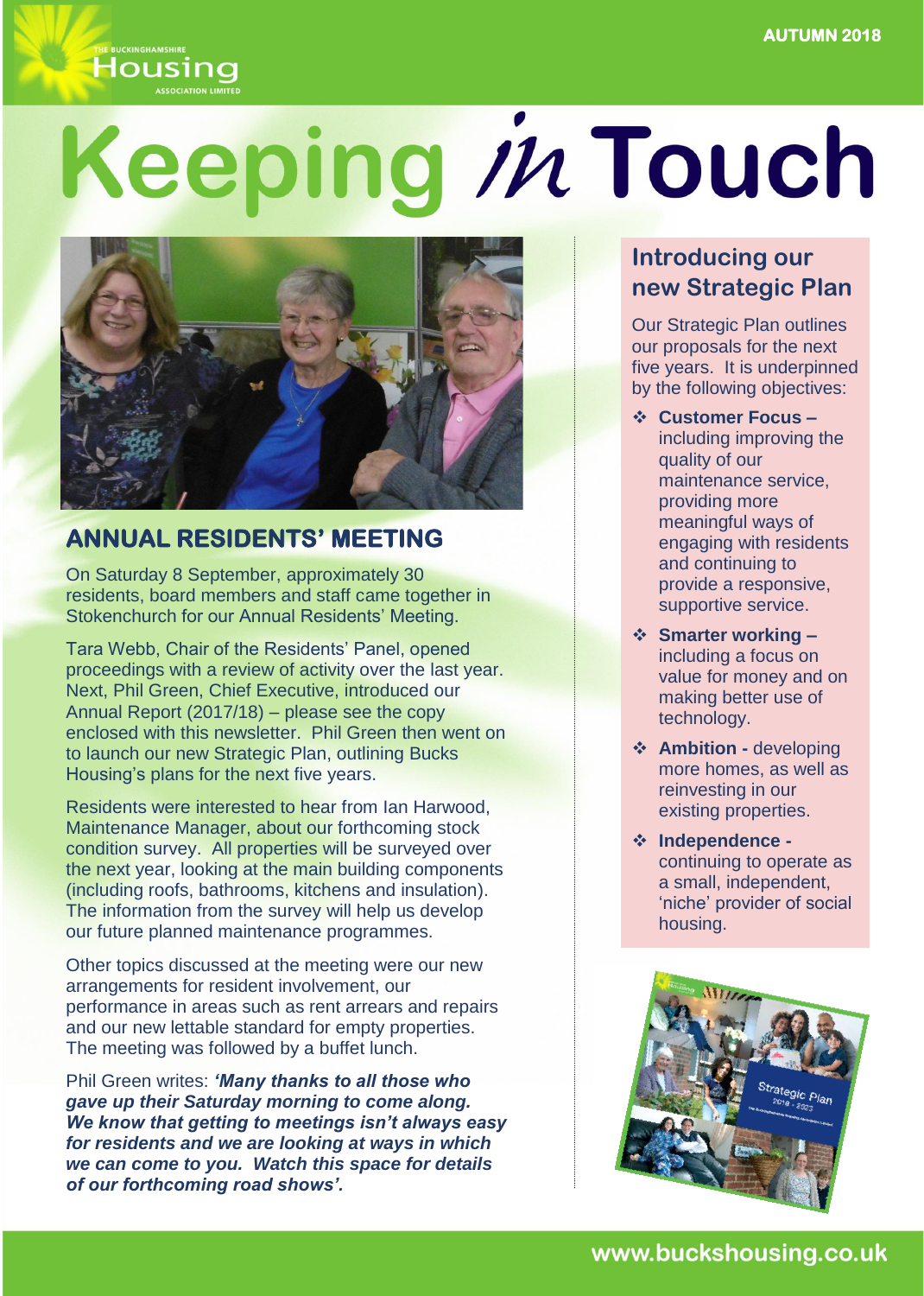## **UNIVERSAL CREDIT IS NOW LIVE IN OUR AREAS**

**Universal Credit (UC) will affect the way benefits are paid. Hopefully the following information will help answer any questions you may have.**

#### **What is UC and how does it work?**

UC is a benefit to support you if you're working and on a low income or if you're not working. It will affect you if you are of working age. It will not affect you if you are of pension age.

Instead of getting separate benefit payments, you'll get one single monthly payment, which combines all your benefits.

#### **How do I claim UC?**

You must claim UC online at [www.gov.uk.](http://www.gov.uk/) If you don't have access to a computer at home or work, you might be able to use one for free at your local Job Centre, library, Citizen's Advice or council offices.

*Please make sure that where you are asked for details of your landlord, you give our full name – The Buckinghamshire Housing Association Limited.* 

#### **How is UC paid?**

UC is paid monthly, direct into your bank account. You must have a bank account to receive your UC payments. You can open a bank account at any high street bank.

If you live with someone as a couple and you are both entitled to UC, you will get one joint payment into one bank account.

#### **When will I get my money?**

UC is paid monthly in arrears and it can take up to five weeks after you make your claim before you get your first payment.

If you are worried about how you will manage until you get your first payment, you may be able to request an advance payment. However, any advance must be repaid from your future UC payments, so it is important to only ask for what you need.

#### **How do I pay my rent?**

Your UC payment will include your Housing Benefit. Your Portal (online via [www.gov.uk\)](http://www.gov.uk/) will set out how much you will receive for the housing element of your UC payment.

You must pay your rent, and any service charges, in full to Bucks Housing. The best way of doing this is by setting up a Direct Debit.

#### **What benefits are affected?**

Universal Credit replaces some of the benefits and tax credits that you might be getting now:

- **Housing Benefit**
- **Child Tax Credit**
- **Working Tax Credit**
- **Income Support**
- **Income-related** Employment and Support Allowance
- **Income-based Job** Seekers Allowance

If the total amount comes to more than the maximum amount allowed, your Housing Benefit will be reduced – this is known as the benefit cap.

#### **Where can I go for further help?**

If you need help with a new claim, you can call the Universal Credit helpline free on: **0800 328 9344.**

If you already have an online account and journal you should call the Universal Credit full service helpline free on: **0800 328 5644.**

If you need help with budgeting, you can contact your local Citizens Advice or Shelter Advisor.

Alternatively, you can contact Bucks Housing's Welfare Benefits Officer on **01494 480340.**

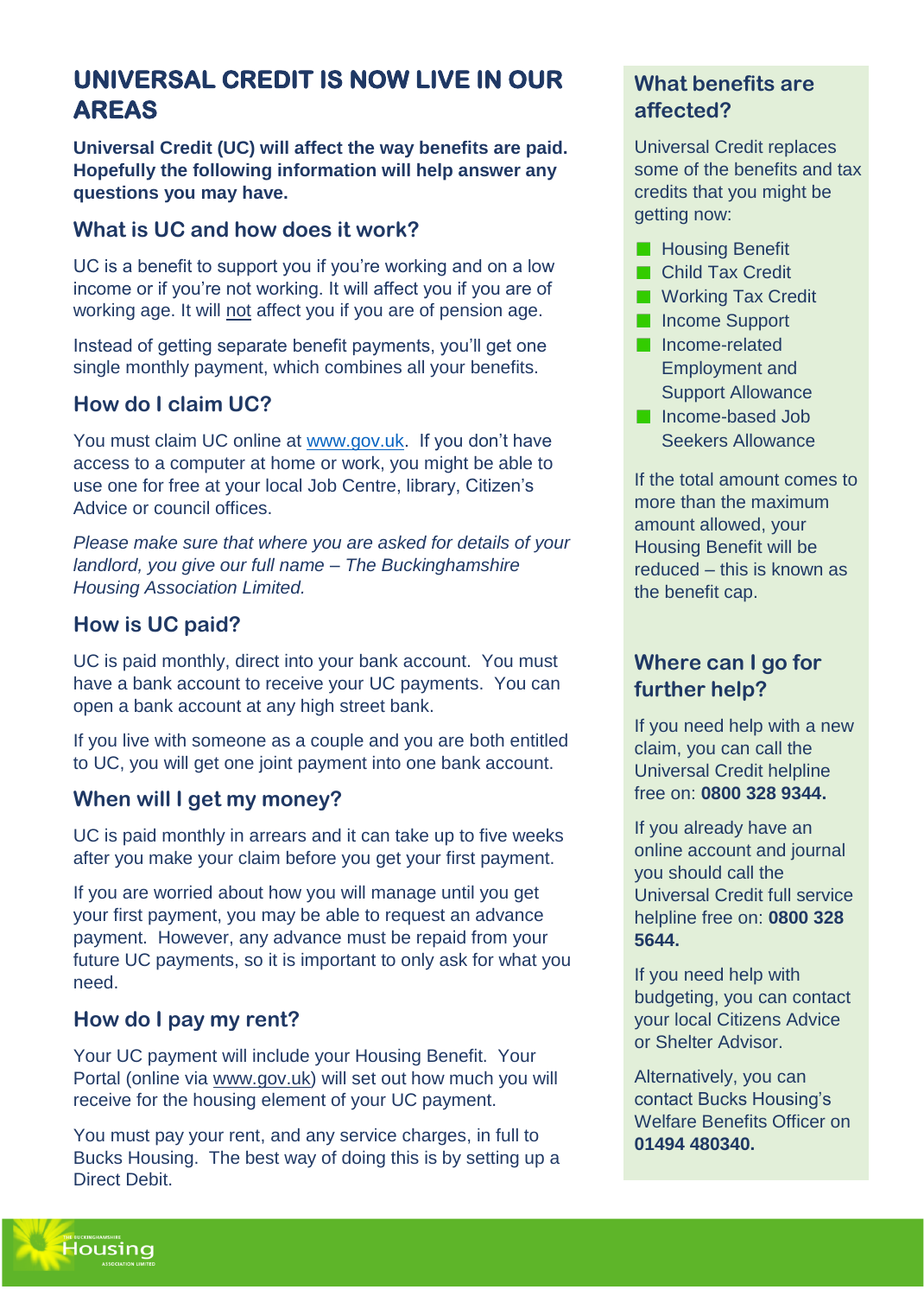## **Have you been putting off writing your Will?**

#### **If so, help is at hand via Will Aid**

Will Aid, the charity Will writing scheme, is a partnership between the legal profession and nine well known UK charities.

Every November, participating solicitors waive their fee for writing a basic Will. Instead, they invite clients to make a voluntary donation to Will Aid. The suggested amount is £95 for a single basic Will and £150 for a pair of basic 'mirror' Wills.



Everyone benefits under the scheme. You get a professionally drawn-up Will and peace of mind, while the charities receive much-needed donations for their work.

Any time from September onwards, you can go to the online postcode search at [http://www.willaid.org.uk/will](http://www.willaid.org.uk/will-makers/find-a-solicitor)[makers/find-a-solicitor](http://www.willaid.org.uk/will-makers/find-a-solicitor) or call 0300 0309 558 for details of a solicitor near you.

You then need to contact them direct to make an appointment in November.

Appointments do get filled quickly so be sure to book early.

## **Are you pregnant or do you have a child under 4?**



If so, you may be interested in the Healthy Start scheme. Under this means-tested scheme, you could be entitled to receive vouchers, to spend in local shops**,** to help buy some basic foods. Pregnant women and children over one and under four years old can get one £3.10 voucher per week. Children under one year old can get two £3.10 vouchers (£6.20) per week.

The vouchers can be spent on:

- plain cow's milk whole, semi-skimmed or skimmed
- plain fresh or frozen fruit and vegetables
- $\blacksquare$  infant formula milk that says it can be used from birth and is based on cow's milk.

Women and children getting Healthy Start food vouchers can also get vitamin coupons to swap for free Healthy Start vitamins.

For more information about the scheme, go to [www.healthystart.nhs.uk](http://www.healthystart.nhs.uk/) or call 0345 607 6823.

#### **New Decorating Vouchers Scheme**

## wilko

We are joining forces with Wilko to provide vouchers to those residents moving into one of our properties, where it has been decided by the Maintenance Manager that one or more room needs decorating. We will decide the amount payable and the Wilko vouchers will be issued to the new tenant when they move in. The vouchers will only be able to be spent on decorating materials.